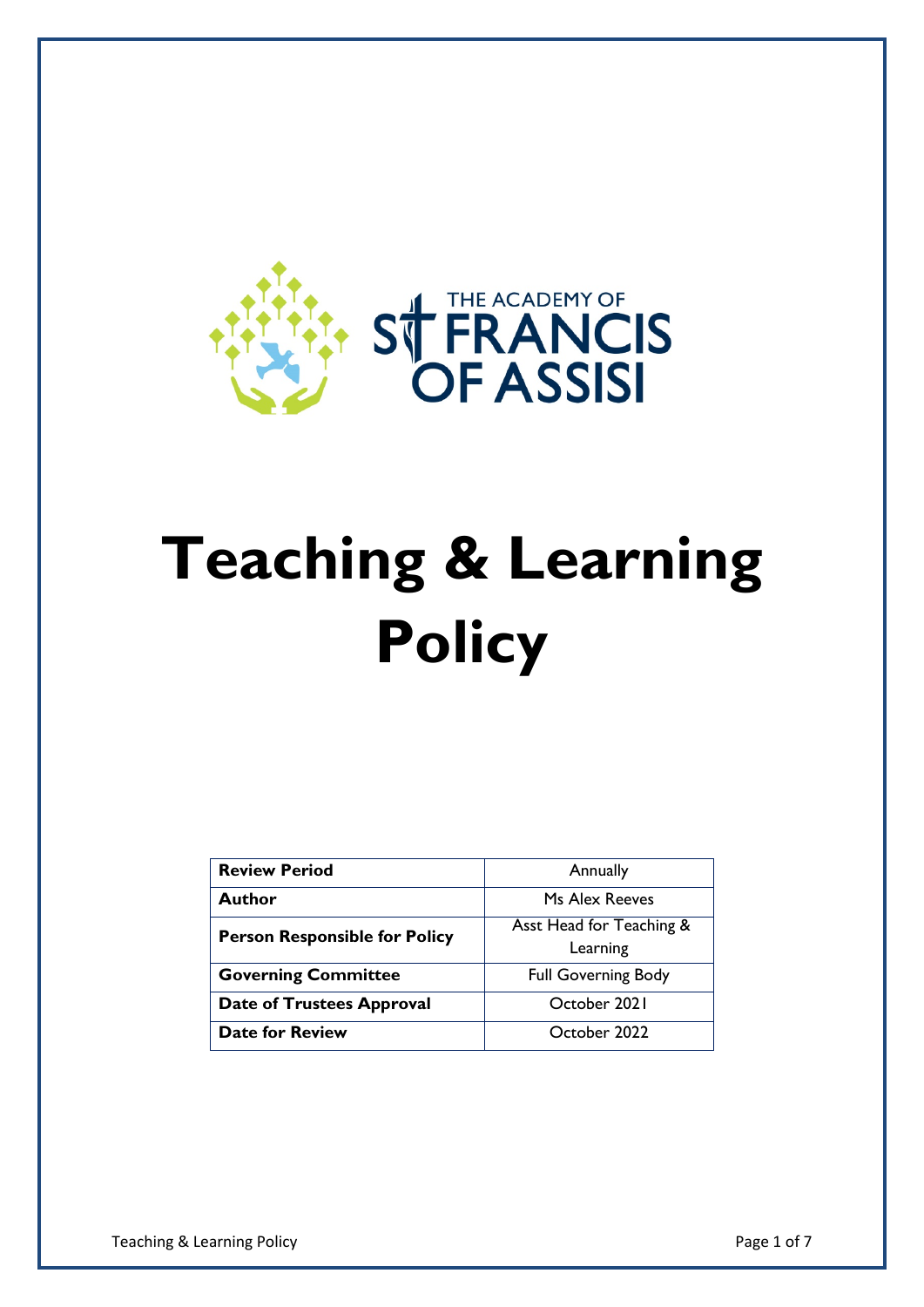## Teaching and Learning at the Academy

### 'Success for All'

At the Academy of St Francis of Assisi, teachers and staff alike, understand that we have a *core moral purpose* to develop each young person we encounter on a day to day basis. It is with this *core moral purpose* at heart that we aspire to provide the highest standards of teaching, learning and assessment.

We believe that learning is the process by which students gradually acquire and assimilate knowledge, concepts, skills, and attitudes over time to enable them to make greater sense of the world they live in. Teaching and learning is central to our work as educators and it underpins the work we do to ensure 'Success for All' of our students. We serve a culturally rich diverse community with a range of different experiences and needs. We have high expectations of all of our staff in their daily delivery of high-quality lessons which support all students in reaching their potential whilst celebrating the diversity which exists within each classroom.

#### **We strive to:**

- $\checkmark$  provide a personalised learning experience for every child that takes full account of their individual needs', starting points and aspirations.
- $\checkmark$  ensure that our students are explicitly taught the metacognition strategies which will result in them becoming active and independent learners
- $\checkmark$  ensure that students are highly literate and numerate, able to apply their skills and knowledge to new and different situations, to achieve well in school and beyond.
- $\checkmark$  ensure our learners are provided with opportunities in the classroom to contextualise their learning to promote a deeper understanding and to forge links between different subject areas
- $\checkmark$  focus upon continual raising standards of teaching and learning in the school in meeting our aim of 'Success for All' for every student and every teacher
- $\checkmark$  identify and share good practice in teaching and learning across all curriculum areas.
- $\checkmark$  ensure our T&L5 underpin the delivery of lessons in all classrooms every day and is understood by all staff
- $\checkmark$  provide effective CPD which is responsive to the needs of the staff and the students and results in consistent high-quality teaching and learning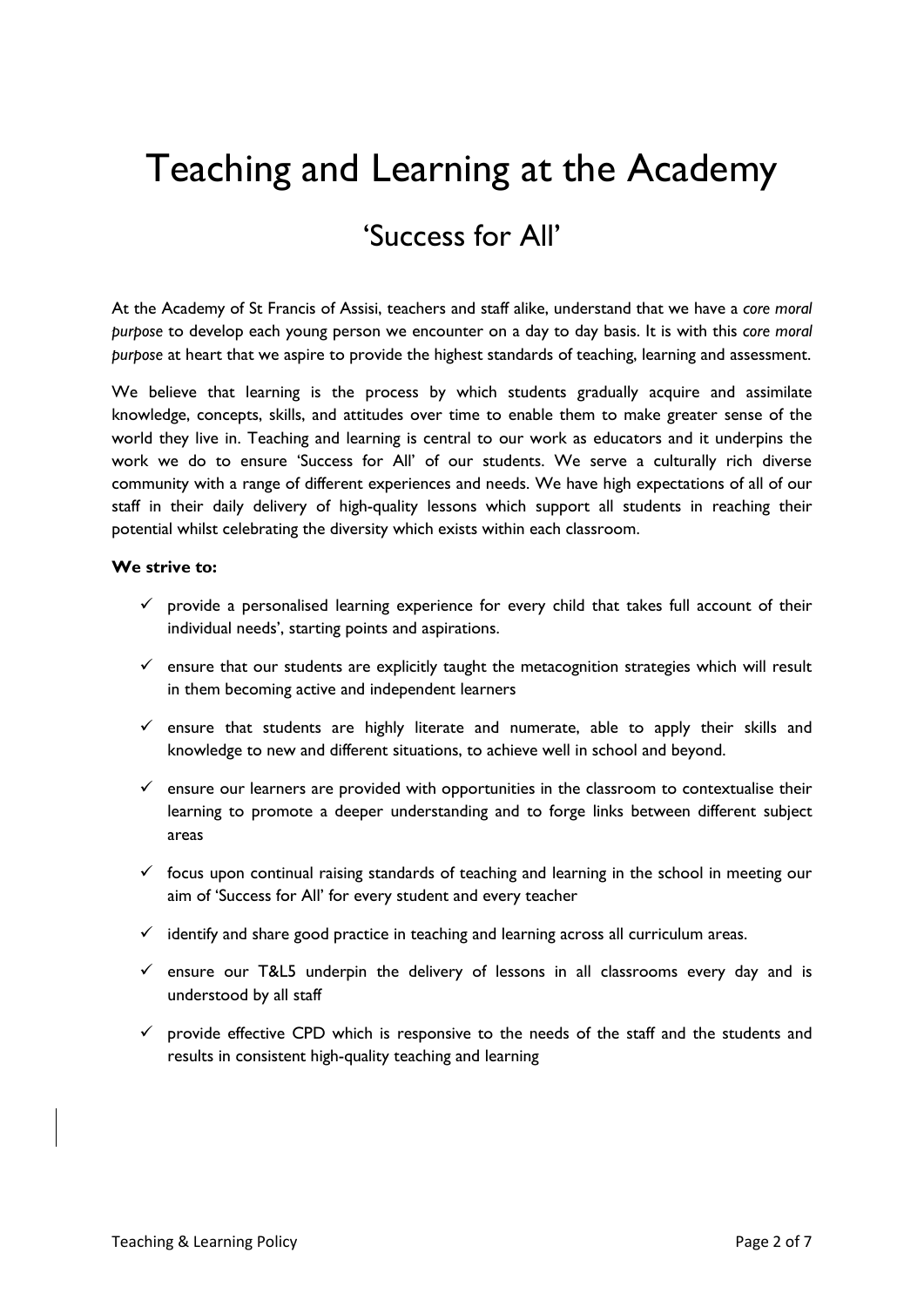#### **Teaching and Learning Essentials (Our T&L5)**

At the Academy we understand our students and their learning needs. Our approaches are underpinned by our research into the Science of Learning and current educational pedagogy. WE understand that quality first teaching in all classrooms can break the cycle of disadvantage that many of our cohort face. As part of this aim we have identified 5 areas of focus for all student facing teaching staff to increase consistently and quality of curriculum implementation.

To ensure that students are able to excel in their learning, we have identified the following teaching and learning areas of focus. These areas of focus underpin all of our teaching and learning CPD in supporting staff in understanding fully our approaches in realising our educational philosophy for our students.

- **1. Climate for Learning –** *to create for our students a classroom environment where students are able to flourish by having high expectations of all learners with regards to their behaviour and learning*
- **2. Challenge, Stretch and Support –** *to create for our students an environment where students of all abilities and learning needs are known and fully supported in meeting their potential*
- **3. Deepening Knowledge –** *to create for our students a classroom environment where opportunities are sought out within and outside of the classroom to enhance their understanding of the taught curriculum*
- **4. Literacy, Vocabulary and Oracy –** *to create for our students a classroom environment where students are given opportunities within the classroom to practice becoming literate within each subject domain*
- **5. Feedback and Improvements –** *to create for our students a classroom environment*  where students are provided with meaningful feedback which helps them make continual *progress and reflect on their learning*

#### **Key Principles**

To raise standards and achieve our goals we apply the following key principles:

- 1. We are driven by a moral purpose, achievement and learning is at the centre of all we do.
- 2. The focus of all policy is directed to improving the quality of teaching and learning.
- 3. We strive to recruit and employ the best possible educators for our academy and are committed to developing all our staff through highly effective CPD
- 4. Professional development focusses on clear expectations and standards which are challenging.
- 5. Opportunities will be provided to work collaboratively to enhance the quality of teaching, learning and assessment to allow our students to access an ambitious curriculum
- 6. Data is used to monitor, feedback and enhance student performance so their progress will be accelerated.
- 7. We will go deeper in our search for improvement. Identifying and applying intervention at its earliest stage. Intervention will be personalised and differentiated and with its implementation, targets will be amended to remain challenging.
- 8. The leadership of teaching, learning and assessment at all levels will have:
	- *high levels of expectation of both staff and students.*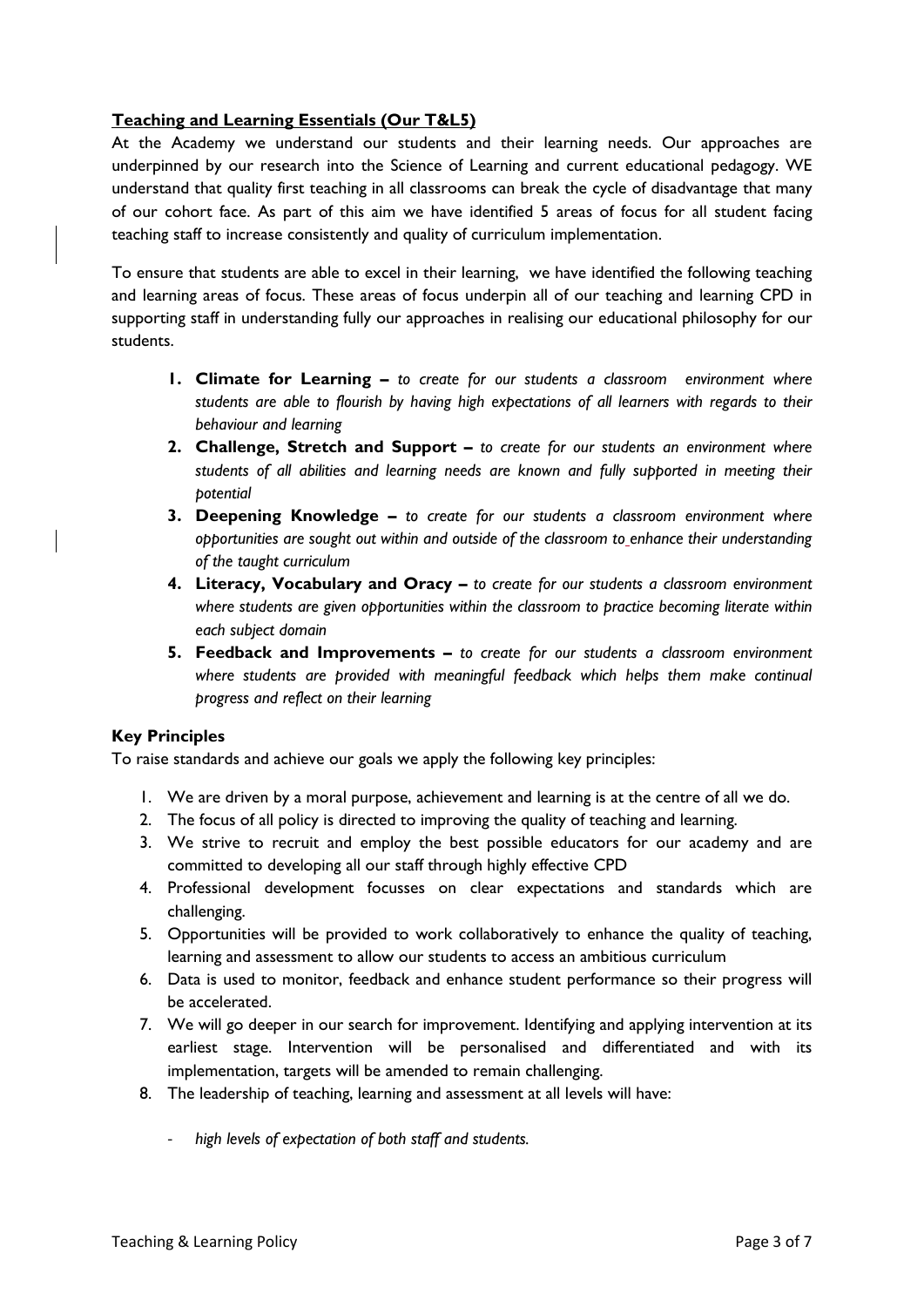- *a continued focus on the quality of education, curriculum design linked to the National Curriculum plus a teaching, learning and assessment framework which builds upon KS2 and prepares students for the next stage of their lives.*
- *systems in place to ensure an environment conducive to learning.*
- *a culture of pride in their work and the work of the academy and an enthusiasm to share good practice with their peers.*
- *reciprocal trust.*
- 9. Students will be provided with a high-quality learning experience. Those with needs will be fully supported and those students who experience difficulty and challenge will be supported personally to ensure their progress made remains appropriate. This will be done through the application of a clear strategy from all leaders at all levels.
- 10. We all take student learning seriously. We are accountable, we want and apply change in context, we develop a culture where the focus of all is to improve.

#### **Professional Practice**

As an academy we are committed to both the development of our students and our staff. Successful professional development of our staff benefits our students and their learning experiences within the classroom and leads to better outcomes. We want our staff to know their strengths and their areas for development in their practice. We want to empower them through effective CPD, to have the confidence to both share their areas of expertise and to seek support when areas of development are identified. We strongly believe that we are stronger together and that through an open and transparent approach to improvement we can work collaboratively to support each other in establishing good/outstanding teaching in every classroom. A comprehensive CPD programme for ECTs, teaching staff, Heads of Department and extended Leadership team supports the continued professional development and subject specific knowledge of our staff in their delivery of high-quality teaching. The academy values its staff and is committed to their development.

The development of our students, staff and the academy as a whole is a collaborative process where teaching, learning and assessment, CPD and Personal Development and Review are closely linked and not considered separate entities. All professional improvements are underpinned by quality line management.

We adopt a distributed leadership approach and expect all of our Heads of Department to thoroughly know the areas of strength and areas of focus for each member of their department and to support each person in improving their practice incrementally over time. Through effective linemanagement teachers are empowered to take responsibility for the progress of all students in their classes and for evaluating their own performance and professional development through regular and planned opportunities for professional dialogue with their line-manager.

#### **We strive for all staff to proactively take ownership of their own professional development through:**

- Self-evaluation of their own subject knowledge and understanding of current educational initiatives within their own subject areas
- Take an active part in sourcing and completing relevant CPD opportunities.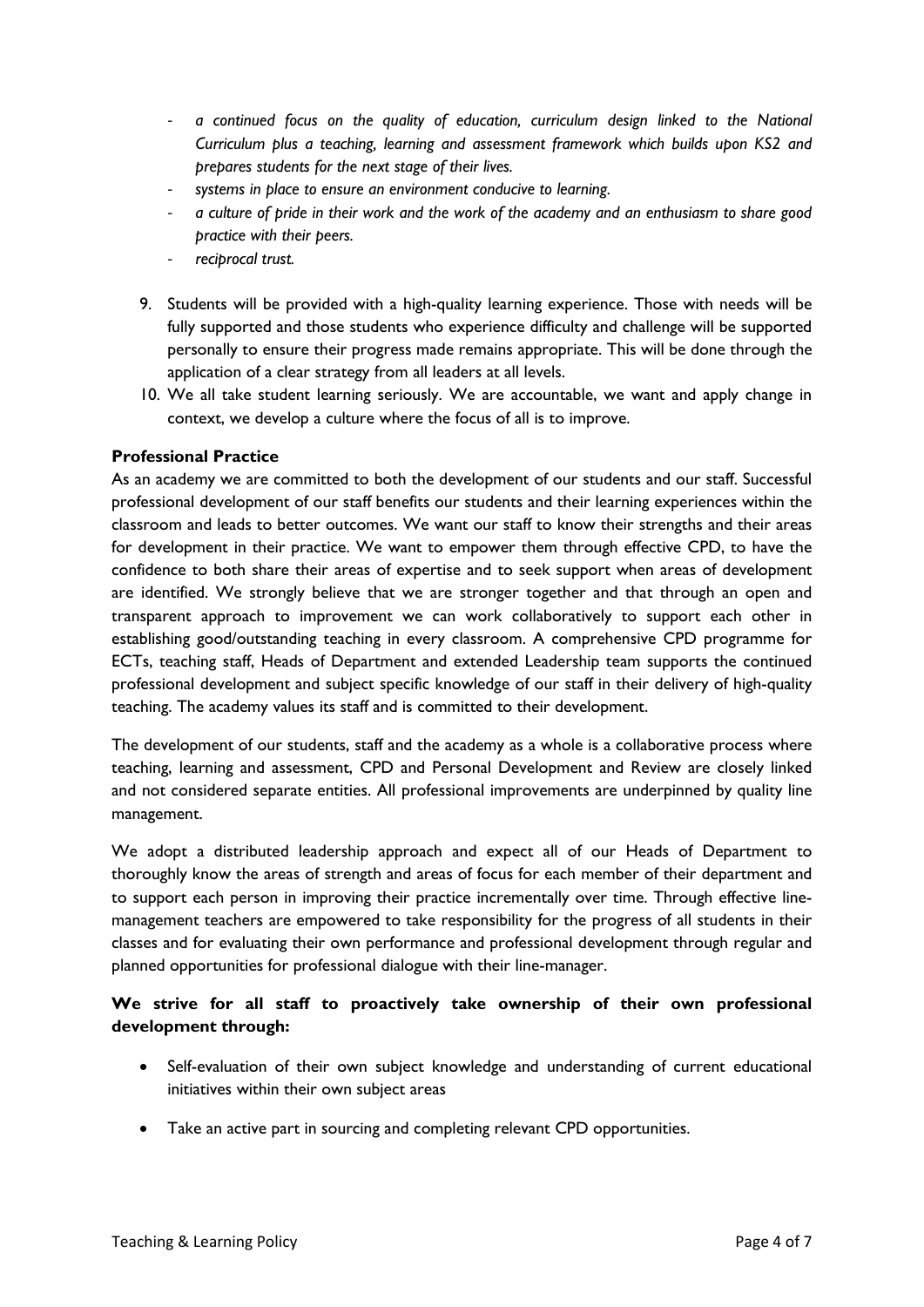- Self-evaluation of the quality and effectiveness of their own teaching and classroom management with support from their line-manager
- Monitoring student progress to ensure they achieve well against prior achievement and similar groups nationally.
- Review their approaches and ensure that the taught curriculum reflects our student body and that approaches are meeting the needs of all learners

#### **Monitoring and Evaluation of Teaching and Learning**

Our MER processes are in place to ensure our T&L5 are being fully embedded in all classrooms across the school. We take a consistent approach to MER through termly forward planned processes which included learning walks related to reviewing implementation of our T&L5 and work scrutiny. All staff are aware and fully understand our processes and how they inform our ongoing bespoke CPD plan at both an individual level and to inform academy wide priorities. Our MER processes are fully aligned to our T&L priorities and consider the voices of all staff and students (Teaching staff, Heads of Dept, Support Staff and Students) as part of our approach. We have established a culture across all departments of the power of ongoing and continual improvement in understanding the power this approach can have in accelerating progress in the quality of our own teaching and learning. Every member of staff knows that we are all on a learning journey together which is ongoing and that every teacher is continually improving and refining their craft.

#### **We strive:**

- To make secure judgements of teaching and learning across the school
- To complete paired learning walks (wherever possible).
- To ensure all teaching staff receive clear feedback as to the strengths and areas for development, all of which will be linked to the teacher standards and our T&L5
- To review the quality of the implementation of our curriculum and identify any training needs within individual departments with regards to curriculum planning
- To monitor and evaluate the progress of students during a lesson and over time
- To evaluate the performance of individual teachers against the Teacher Standards and check that high standards of professional performance are established and maintained
- To identify group and individual training needs across the teaching and support staff and drive the CPD programme
- To enable identification of strengths and aspirations for succession planning.